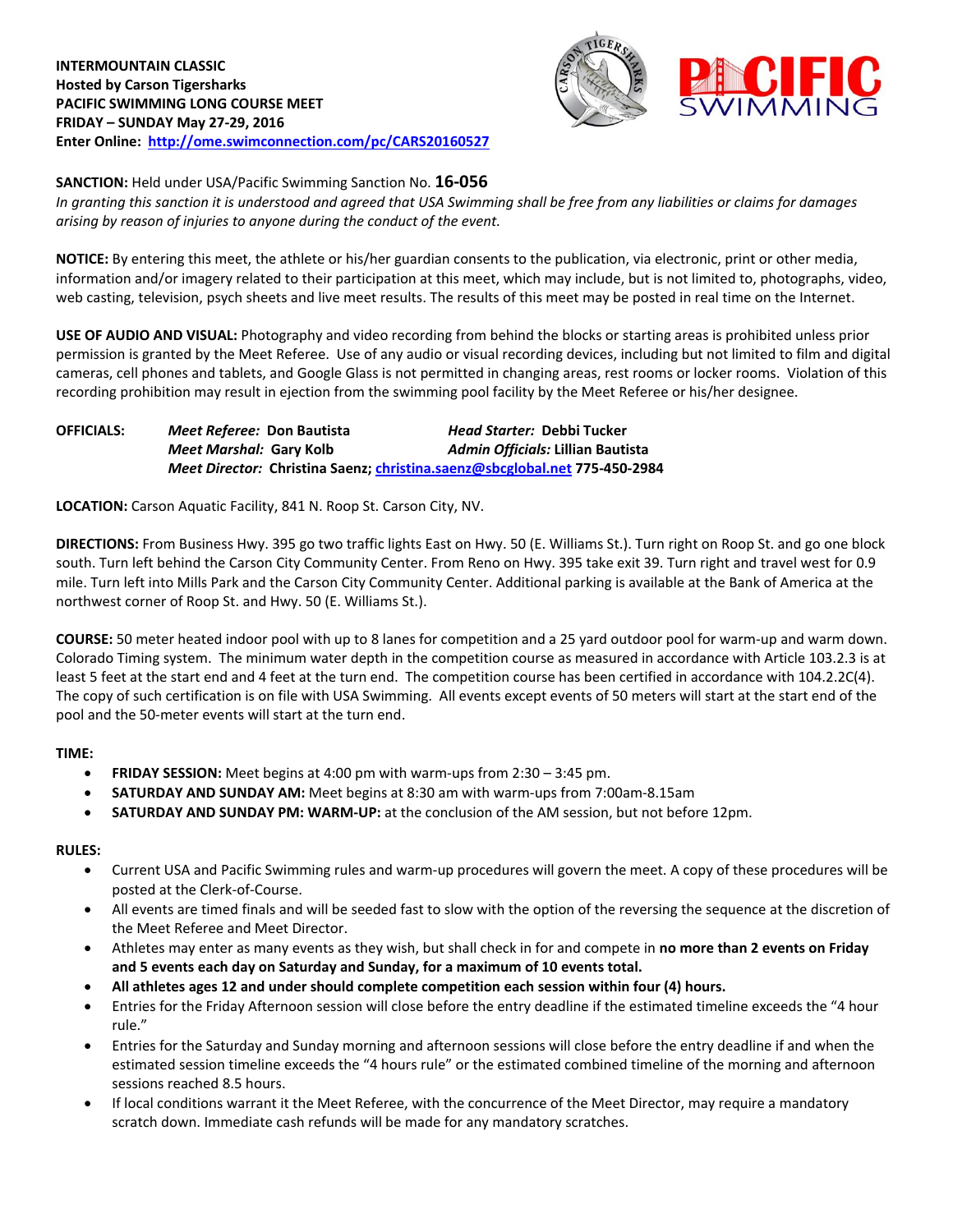**All coaches and deck officials must wear their valid USA-S membership cards in a visible manner at all times while on deck.** All coaches are required to sign in at the meet before the beginning of warm-ups and present their valid registration card. Except for coaches accompanying athletes participating under the provisions of 202.8 or USA Swimming's "open border" policy, all persons acting in any coaching capacity must show proof of current USA Swimming coach membership.

# **DISTANCE:**

- **Per Zone-4 policy, to be eligible to enter the 1500 freestyle, an Athlete must have previously established an official time in an event of 500Y/400M or longer.**
- The 1500 meter freestyle will be swum alternating women and men, fastest to slowest.
- All Athletes in the 1500 must provide their own timers and lap counters.

**UNACCOMPANIED ATHLETES:** Any USA-S athlete-member competing at the meet must be accompanied by a USA Swimming member-coach for the purposes of athlete supervision during warm-up, competition and warm-down. If a coach-member of the athlete's USA-S Club does not attend the meet to serve in said supervisory capacity, it is the responsibility of the Athlete or the Athlete's legal guardian to arrange for supervision by a USA-S member-coach. The Meet Director or Meet Referee may assist the Athlete in making arrangements for such supervision; however, it is recommended that such arrangements be made in advance of the meet by the athlete's USA-S Club Member-Coach.

**RACING START CERTIFICATION:** Athletes must be certified by a USA-S member-coach as being proficient in performing a racing start from the starting block or from the deck; otherwise, athletes must start the race in the water. It is the responsibility of the Athlete or the Athlete's legal guardian to ensure compliance with this requirement.

**RESTRICTIONS:** the following prohibitions apply to all areas of the meet venue including the pool deck, locker rooms, spectator seating, standing areas, and all areas used by Athletes during the meet and during warm-up period.

- No smoking or use of tobacco products. No sale or use of alcoholic beverages.
- No glass containers.
- No propane heaters except for snack bar/meet operations.
- No animals except for physician certified "service assistance" animals. Please show certification when asked by meet officials or marshalls.
- Changing into or out of swimsuits other than in locker rooms or other designated areas is prohibited.
- IMPORTANT: All floor and wall vents must be kept clear at all times to ensure proper air circulation in the facility.
- Closed areas on the pool deck may exist. Cooperation of Athletes, families and coaches is appreciated.
- Destructive devices, including but not limited to explosive devices and equipment, firearms (open or concealed), blades, knives, mace, stun guns and blunt objects are strictly prohibited in the swimming facility and its surrounding areas. If observed, the Meet Referee or his/her designee may ask that these devices be stored safely away from the public or removed from the facility. Noncompliance may result in the reporting to law enforcement authorities and ejection from the facility. Law enforcement officers (LEO) are exempt per applicable laws.

### **ELIGIBILITY:**

- Athletes must be current athlete members of USA Swimming, and must enter their name and registration number exactly as they are shown in their USA Swimming Registration. If this is not done, it may be difficult to match the Athlete with the registration and times database. The meet host will check all Athlete registrations against the SWIMS database and if not found to be registered, the Meet Director shall accept the registration at the meet (a \$10 surcharge will be added to the regular registration fee). Duplicate registrations will be refunded by mail.
- Entries with **"NO TIME" will be ACCEPTED (Exception: see distance rules)**.
- Disabled Athletes are welcome to attend this meet and should contact the Meet Director or Meet Referee regarding and special accommodations on entry times and seeding per Pacific Swimming policy.
- Athletes 19 years of age and over may compete in the meet for time only, no awards.
- The Athlete's age will be the age of the Athlete on the first day of the meet.

**ENTRIES:** Entries must be submitted using the Athlete's best long course meters time for each event. All entry times must be submitted in meters. NO LATE ENTRIES OR DECK ENTRIES WILL BE ACCEPTED. NO REFUNDS will be given except in the case of a mandatory scratch-down. Entries will be accepted until the deadlines stated below, or until a session is full per the 4-hour rule, whichever occurs first.

**ENTRY FEES**: \$ 4.00 per individual event, \$ 11.00 participation fee per Athlete. All entry fees MUST be included with entry. No refunds will be made, except mandatory scratch downs.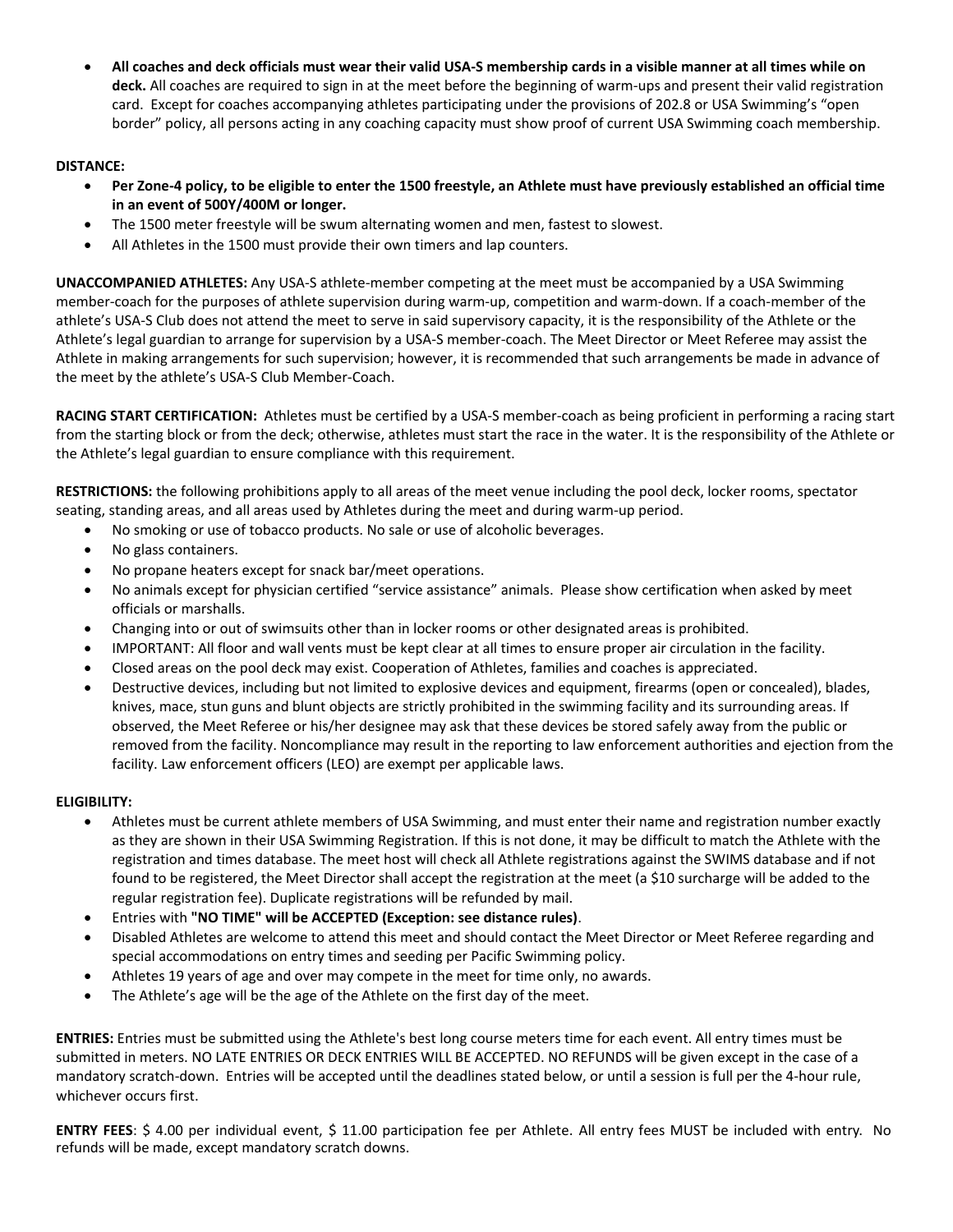**ONLINE ENTRIES:** To enter online go to **<http://ome.swimconnection.com/pc/CARS20160527>** to receive an immediate entry confirmation. The "billing information" email should be brought to the meet as proof of entry. This method requires payment by credit card. Swim Connection, LLC charges a processing fee for this service, equal to \$1 per Athlete plus 5% of the total Entry Fees. Please note that the processing fee is a separate fee from the Entry Fees. If you do not wish to pay the processing fee, enter the meet using a mail entry. **Entering online is a convenience, is completely voluntary, and is in no way required or expected of an Athlete by Pacific Swimming.** Online entries will be accepted through **Wednesday, May 18, 2016 11:59PM or until a session is full.**

**MAILED OR HAND DELIVERED ENTRIES**: Entries must be on the attached consolidated entry form. Forms must be filled out completely and printed clearly with Athletes best yards time. Entries must be postmarked by midnight, **Monday, May 16, 2016** or hand delivered by 6:30 p.m. **Wednesday, May 18, 2016, and may be rejected if a session is already full**. Request for confirmation of receipt of entries should include a self-addressed envelope.

**SHOULD THE MEET REACH CAPACITY AND NEED TO BE CLOSED PRIOR TO THE ONLINE ENTRY "CLOSE DATE" LISTED ABOVE (Wednesday May 18, 2016) ABSOLUTELY NO ADDITIONAL ENTRIES WILL BE ACCEPTED AFTER THAT DATE (DATE MEET CLOSED WILL BE LISTED ON OME SWIMCONNECTION). THIS INCLUDES MAIL-IN ENTRIES. MAIL-IN ENTRIES MUST BE POSTMARKED BY THE CLOSE DATE LISTED ON OME SWIMCONNECTION IN ORDER TO BE ACCEPTED. IF THEY ARE POSTMARKED AFTER SAID DATE, THEY WILL NOT BE ACCEPTED AND THE ATHLETE WILL NOT BE ENTERED. UNACCEPTED AND UNPROCESSED ENTRIES AND FEES WILL BE RETURNED.**

**Make check payable to**: **Carson Tigersharks Mail entries to**: **Becki Boehnke Hand deliver entries to: Becki Boehnke**

**PO Box 1876** 841 N. Roop St Carson City, NV 89702 **Carson City, NV 89701** 

**CHECK-IN**: The meet will be deck seeded. Athletes must check-in at the Clerk of Course. No event shall be closed more than 30 minutes before the scheduled start of the session. Close of check-in for all events shall be no earlier than 60 minutes before the estimated time of the start of the first heat of the event. Athletes who do not check-in will not be allowed to compete in the event.

**SCRATCHES & NO-SHOWS:** Any Athlete not reporting for or competing in an individual event shall not be penalized. Athletes who must withdraw from an event after it is seeded are requested to inform the referee immediately.

AWARDS: Ribbons will be awarded for 1<sup>st</sup>-8<sup>th</sup> place for individual events in the 8 & Under, 9-10, 11-12, 13-14, and 15-18 age groups. Athletes 19 years of age and older will not be eligible to score points or receive awards. High Point and High Point runner up will be awarded to each age group. All awards should be picked up by the last day of the meet. Awards will not be individually distributed throughout the meet. Awards will not be mailed. Each club is asked to designate a team representative to claim awards.

**SCORING:** Individual: 20-17-16-15-14-13-12-11-9-7-6-5-4-3-2-1

**ADMISSION:** Free. A 3-day meet program will be available for a fee.

**SNACK BAR:** A snack bar will be available during the meet.

**HOSPITALITY:** Limited hospitality will be available to all working officials and coaches.

**MINIMUM OFFICIALS:** All available USA Swimming member certified officials are welcomed and encouraged to work at this meet. As the number of certified officials allows, interested parents/trainees are also welcome to shadow working officials for education and/or mentoring. Participating clubs are *requested* to provide at least the following number of certified and carded officials for each session: Club Athletes entered in session: Trained and carded officials requested

| $1 - 10$    | 0 |
|-------------|---|
| $11 - 25$   | 1 |
| $26 - 50$   | 2 |
| 51-75       | 3 |
| 76-100      | 4 |
| 101 or more | 5 |

**TIMERS:** Clubs will be assigned lanes based on the number of Athletes from each club (host club will not be expected to time).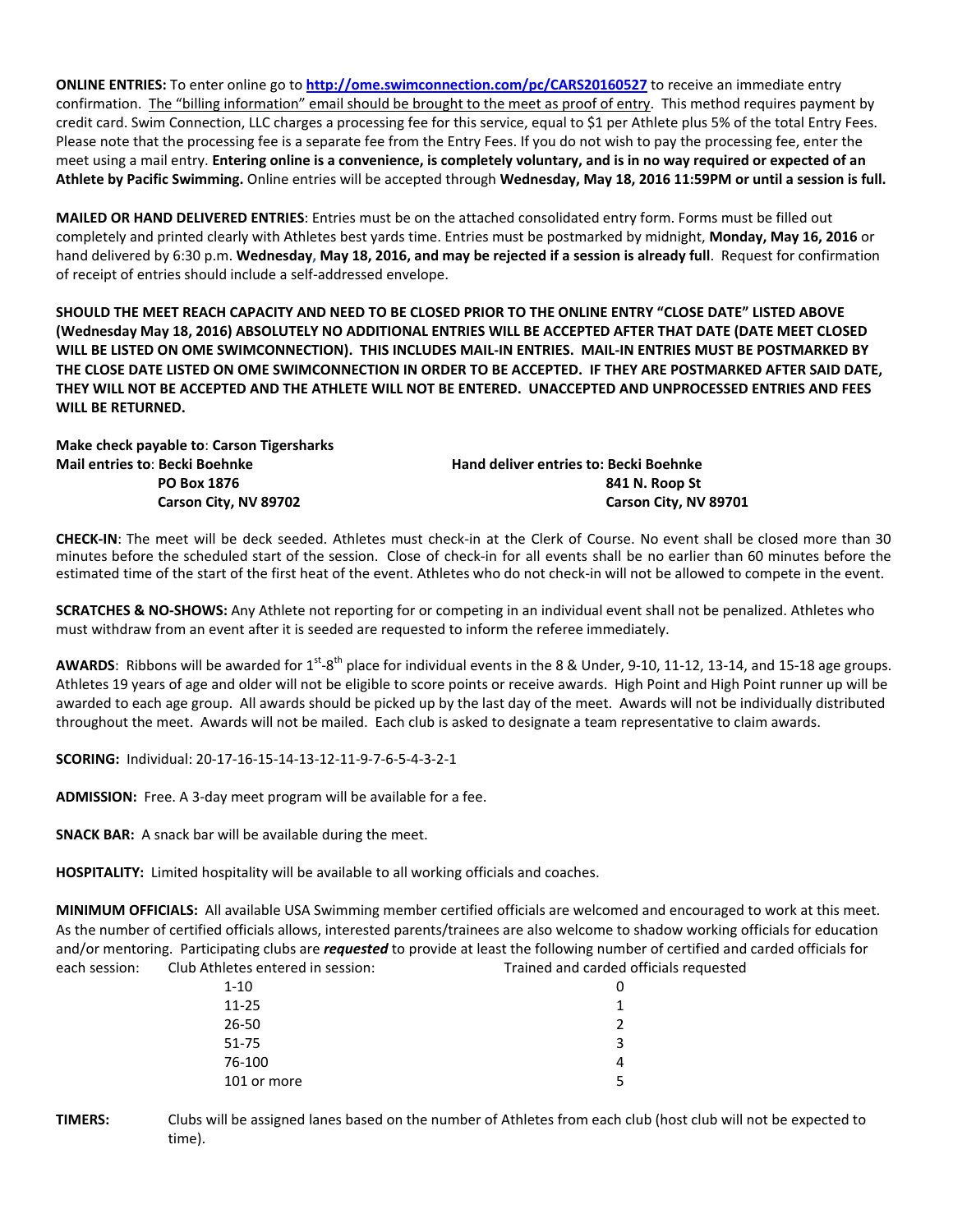#### **EVENT SUMMARY:**

| <b>FRIDAY</b> |            |                 | <b>SATURDAY</b> |                 | <b>SUNDAY</b>         |            |                |  |  |
|---------------|------------|-----------------|-----------------|-----------------|-----------------------|------------|----------------|--|--|
| $11 - 12$     | 13 & Over  | 10 & Under      | $11 - 12$       |                 | <b>10 &amp; Under</b> | $11 - 12$  | 13 & O         |  |  |
| 200 IM        | 200 Breast | 200 IM          | 200 Back        | 200 IM          | 200 Free              | 200 Free   | 400 Free       |  |  |
| 400 Free      | 400 IM     | <b>100 Free</b> | <b>100 Free</b> | <b>100 Free</b> | 100 Back              | 200 Fly    | <b>100 Fly</b> |  |  |
| #1500 Free    |            | 50 Back         | 200 Breast      | 200 Fly         | 50 Fly                | 100 Back   | 200 Back       |  |  |
|               |            | <b>100 Fly</b>  | 50 Back         | 100 Back        | 100 Breast            | 50 Fly     | 100 Breast     |  |  |
|               |            | 50 Breast       | <b>100 Fly</b>  | 200 Free        | 50 Free               | 100 Breast | 50 Free        |  |  |
|               |            |                 | 50 Breast       |                 |                       | 50 Free    |                |  |  |

## **ORDER OF EVENTS:**

| Friday, May 27, 2016 - PM Session |                            |                    |  |  |  |  |  |
|-----------------------------------|----------------------------|--------------------|--|--|--|--|--|
| <b>GIRLS EVENT#</b>               | EVENT                      | <b>BOYS EVENT#</b> |  |  |  |  |  |
|                                   | 13 & Over 200 Breaststroke |                    |  |  |  |  |  |
|                                   | 11-12 200 IM               |                    |  |  |  |  |  |
|                                   | 13 & Over 400 IM           |                    |  |  |  |  |  |
|                                   | 11-12 400 Freestyle        |                    |  |  |  |  |  |
|                                   | 11 & Over 1500 Freestyle#  | 10                 |  |  |  |  |  |

| Saturday, May 28, 2016 - AM Session |                            |               |  |  |  |  |  |
|-------------------------------------|----------------------------|---------------|--|--|--|--|--|
| <b>GIRLS</b>                        | <b>EVENT</b>               | <b>BOYS</b>   |  |  |  |  |  |
| <b>EVENT#</b>                       |                            | <b>EVENT#</b> |  |  |  |  |  |
| 11                                  | 13 & Over 200 IM           | 12            |  |  |  |  |  |
| 13                                  | 13 & Over 100 Freestyle    | 14            |  |  |  |  |  |
| 15                                  | 13 & Over 200 Butterfly    | 16            |  |  |  |  |  |
| 17                                  | 13 & Over 100 Backstroke   | 18            |  |  |  |  |  |
| 19                                  | 13 & Over 200 Freestyle    | 20            |  |  |  |  |  |
| Saturday, May 28, 2016 - PM Session |                            |               |  |  |  |  |  |
| <b>GIRLS</b>                        | <b>EVENT</b>               | BOYS          |  |  |  |  |  |
| <b>EVENT#</b>                       |                            | <b>EVENT#</b> |  |  |  |  |  |
| 21                                  | 11-12 200 Backstroke       | 22            |  |  |  |  |  |
| 23                                  | 10 & Under 200 IM          | 24            |  |  |  |  |  |
| 25                                  | 11-12 100 Freestyle        | 26            |  |  |  |  |  |
| 27                                  | 10 & Under 100 Freestyle   | 28            |  |  |  |  |  |
| 29                                  | 11-12 200 Breaststroke     | 30            |  |  |  |  |  |
| 31                                  | 10 & Under 50 Backstroke   | 32            |  |  |  |  |  |
| 33                                  | 11-12 50 Backstroke        | 34            |  |  |  |  |  |
| 35                                  | 10 & Under 100 Butterfly   | 36            |  |  |  |  |  |
| 37                                  | 11-12 100 Butterfly        | 38            |  |  |  |  |  |
| 39                                  | 10 & Under 50 Breaststroke | 40            |  |  |  |  |  |
| 41                                  | 11-12 50 Breaststroke      | 42            |  |  |  |  |  |

| Sunday, May 29, 2016- AM Session  |                             |               |  |  |  |  |  |
|-----------------------------------|-----------------------------|---------------|--|--|--|--|--|
| GIRLS                             | EVENT                       | <b>BOYS</b>   |  |  |  |  |  |
| <b>EVENT#</b>                     |                             | <b>EVENT#</b> |  |  |  |  |  |
| 43                                | 13 & Over 400 Freestyle     | 44            |  |  |  |  |  |
| 45                                | 13 & Over 100 Butterfly     | 46            |  |  |  |  |  |
| 47                                | 13 & Over 200 Backstroke    | 48            |  |  |  |  |  |
| 49                                | 13 & Over 100 Breaststroke  | 50            |  |  |  |  |  |
| 51                                | 13 & Over 50 Freestyle      | 52            |  |  |  |  |  |
| Sunday, May 29, 2016 – PM Session |                             |               |  |  |  |  |  |
| GIRLS                             | <b>EVENT</b>                | <b>BOYS</b>   |  |  |  |  |  |
| <b>EVENT#</b>                     |                             | <b>EVENT#</b> |  |  |  |  |  |
| 53                                | 11-12 200 Freestyle         | 54            |  |  |  |  |  |
| 55                                | 10 & Under 200 Freestyle    | 56            |  |  |  |  |  |
| 57                                | 11-12 200 Butterfly         | 58            |  |  |  |  |  |
| 59                                | 10 & Under 100 Backstroke   | 60            |  |  |  |  |  |
| 61                                | 11-12 100 Backstroke        | 62            |  |  |  |  |  |
| 63                                | 10 & Under 50 Butterfly     | 64            |  |  |  |  |  |
| 65                                | 11-12 50 Butterfly          | 66            |  |  |  |  |  |
| 67                                | 10 & Under 100 Breaststroke | 68            |  |  |  |  |  |
| 69                                | 11-12 100 Breaststroke      | 70            |  |  |  |  |  |
| 71                                | 10 & Under 50 Freestyle     | 72            |  |  |  |  |  |
| 73                                | 11-12 50 Freestyle          | 74            |  |  |  |  |  |

**# A previous official time in an event 400Y/400M or longer is required to enter the 1500 freestyle. The 1500 freestyle will alternate women's and men's heats, and Athletes must provide their own timers and lap counters.**